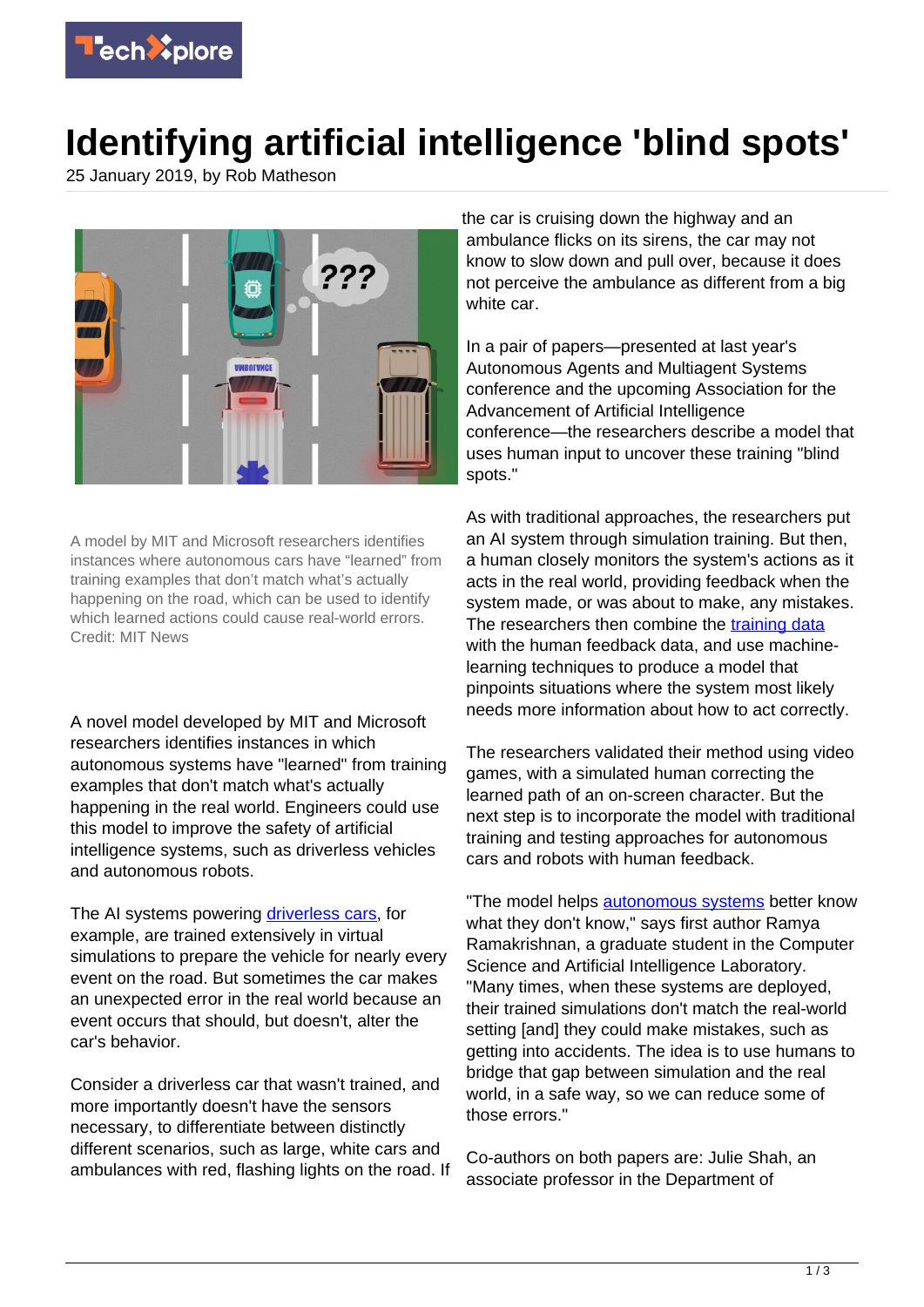

Aeronautics and Astronautics and head of the CSAIL's Interactive Robotics Group; and Ece Kamar, Debadeepta Dey, and Eric Horvitz, all from Microsoft Research. Besmira Nushi is an additional co-author on the upcoming paper.

## **Taking feedback**

Some traditional training methods do provide human feedback during real-world test runs, but only to update the system's actions. These approaches don't identify blind spots, which could be useful for safer execution in the real world.

The researchers' approach first puts an AI system through simulation training, where it will produce a "policy" that essentially maps every situation to the best action it can take in the simulations. Then, the system will be deployed in the real-world, where humans provide error signals in regions where the system's actions are unacceptable.

Humans can provide data in multiple ways, such as **Intelligent aggregation** through "demonstrations" and "corrections." In demonstrations, the human acts in the real world, while the system observes and compares the human's actions to what it would have done in that situation. For driverless cars, for instance, a human would manually control the car while the system produces a signal if its planned behavior deviates from the human's behavior. Matches and mismatches with the human's actions provide noisy indications of where the system might be acting acceptably or unacceptably.

Alternatively, the human can provide corrections, with the human monitoring the system as it acts in while the autonomous car drives itself along its planned route. If the car's actions are correct, the human does nothing. If the car's actions are incorrect, however, the human may take the wheel, which sends a signal that the system was not acting unacceptably in that specific situation.

Once the feedback data from the human is compiled, the system essentially has a list of situations and, for each situation, multiple labels saying its actions were acceptable or unacceptable. A single situation can receive many different

signals, because the system perceives many situations as identical. For example, an autonomous car may have cruised alongside a large car many times without slowing down and pulling over. But, in only one instance, an ambulance, which appears exactly the same to the system, cruises by. The autonomous car doesn't pull over and receives a feedback signal that the system took an unacceptable action.

"At that point, the system has been given multiple contradictory signals from a human: some with a large car beside it, and it was doing fine, and one where there was an ambulance in the same exact location, but that wasn't fine. The system makes a little note that it did something wrong, but it doesn't know why," Ramakrishnan says. "Because the agent is getting all these contradictory signals, the next step is compiling the information to ask, 'How likely am I to make a mistake in this situation where I received these mixed signals?'"

The end goal is to have these ambiguous situations labeled as blind spots. But that goes beyond simply tallying the acceptable and unacceptable actions for each situation. If the system performed correct actions nine times out of 10 in the ambulance situation, for instance, a simple majority vote would label that situation as safe.

"But because unacceptable actions are far rarer than acceptable actions, the system will eventually learn to predict all situations as safe, which can be extremely dangerous," Ramakrishnan says.

the real world. A human could sit in the driver's seat To that end, the researchers used the Dawid-Skene algorithm, a machine-learning method used commonly for crowdsourcing to handle label noise. The algorithm takes as input a list of situations, each having a set of noisy "acceptable" and "unacceptable" labels. Then it aggregates all the data and uses some probability calculations to identify patterns in the labels of predicted blind spots and patterns for predicted safe situations. Using that information, it outputs a single aggregated "safe" or "blind spot" label for each situation along with a its confidence level in that label. Notably, the algorithm can learn in a situation